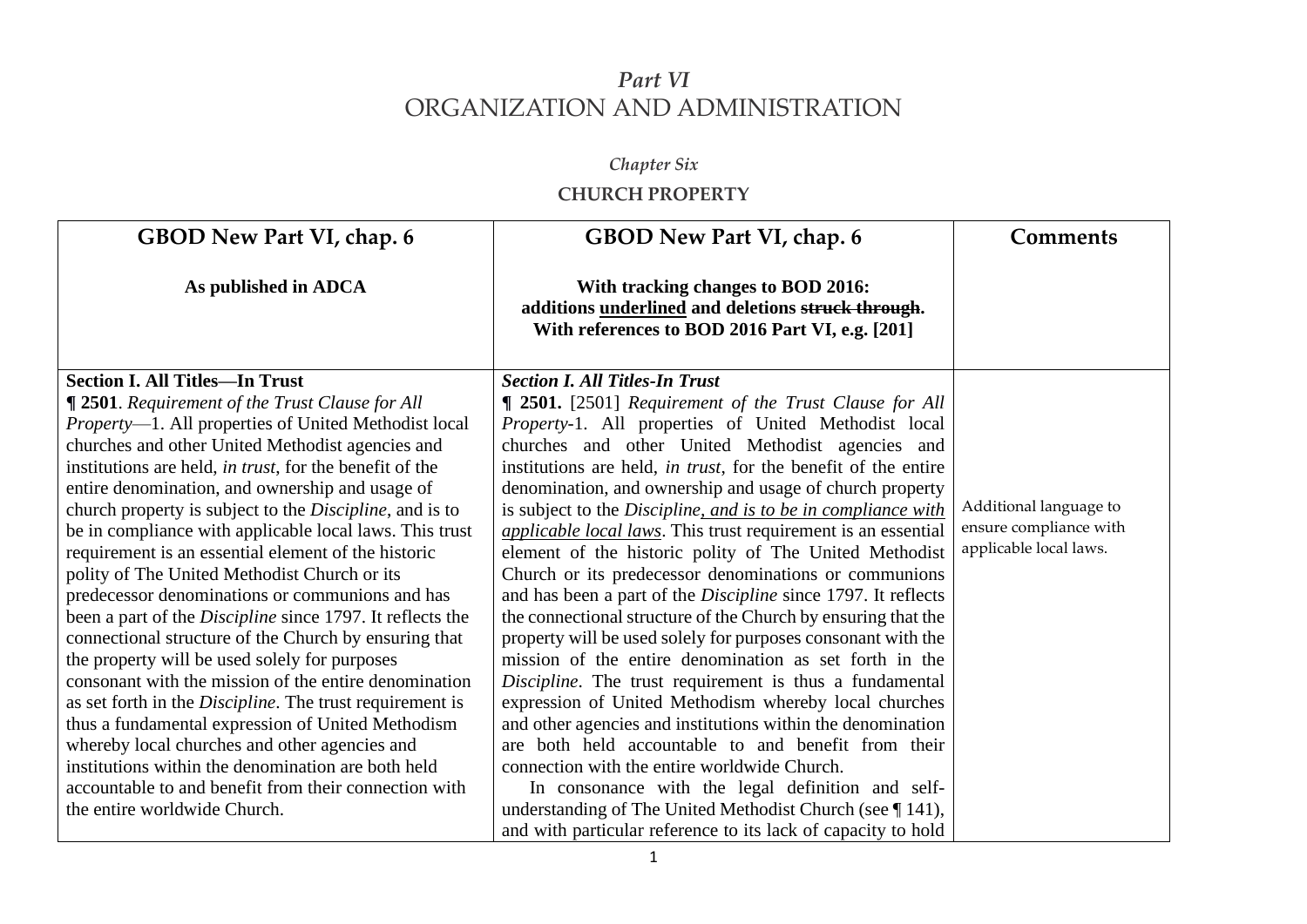| In consonance with the legal definition and self-                                                                                                                                                                                                                                                                                                                                                                                                                                                                                                                                                                                                                                                                                                                                                                                                                                                                                                                                                                                                                                                                                                                                                                                                                                                                                                                                                                                                                                                                                                                                                                                                                                                                                    | title to property, The United Methodist Church is organized                                                                                                                                                                                                                                                                                                                                                                                                                                                                                                                                                                                                                                                                                                                                                                                                                                                                                                                                                                                                                                                                                                                                                                                                                                                                                                                                                                                                                                 |                                                                         |
|--------------------------------------------------------------------------------------------------------------------------------------------------------------------------------------------------------------------------------------------------------------------------------------------------------------------------------------------------------------------------------------------------------------------------------------------------------------------------------------------------------------------------------------------------------------------------------------------------------------------------------------------------------------------------------------------------------------------------------------------------------------------------------------------------------------------------------------------------------------------------------------------------------------------------------------------------------------------------------------------------------------------------------------------------------------------------------------------------------------------------------------------------------------------------------------------------------------------------------------------------------------------------------------------------------------------------------------------------------------------------------------------------------------------------------------------------------------------------------------------------------------------------------------------------------------------------------------------------------------------------------------------------------------------------------------------------------------------------------------|---------------------------------------------------------------------------------------------------------------------------------------------------------------------------------------------------------------------------------------------------------------------------------------------------------------------------------------------------------------------------------------------------------------------------------------------------------------------------------------------------------------------------------------------------------------------------------------------------------------------------------------------------------------------------------------------------------------------------------------------------------------------------------------------------------------------------------------------------------------------------------------------------------------------------------------------------------------------------------------------------------------------------------------------------------------------------------------------------------------------------------------------------------------------------------------------------------------------------------------------------------------------------------------------------------------------------------------------------------------------------------------------------------------------------------------------------------------------------------------------|-------------------------------------------------------------------------|
| understanding of The United Methodist Church (see<br>$\P$ 141), and with particular reference to its lack of<br>capacity to hold title to property, The United<br>Methodist Church is organized as a connectional<br>structure, and titles to all real and personal, tangible<br>and intangible property held at central, jurisdictional,<br>annual, or district conference levels, or by a local<br>church or charge, or by an agency or institution of the<br>Church, shall be held in trust for The United<br>Methodist Church and subject to the provisions of its<br>Discipline. Titles are not held by The United<br>Methodist Church (see BOD $\P$ 807.1) or by the<br>General Conference of The United Methodist Church,<br>but instead by the incorporated conferences, agencies,<br>or organizations of the denomination, or in the case of<br>unincorporated bodies of the denomination, by boards<br>of trustees established for the purpose of holding and<br>administering real and personal, tangible and<br>intangible property.<br>2. The trust is and always has been irrevocable,<br>except as provided in the <i>Discipline</i> . Property can be<br>released from the trust, transferred free of trust or<br>subordinated to the interests of creditors and other<br>third parties only to the extent authority is given by the<br>Discipline.<br>3. Local churches and other United Methodist<br>agencies and institutions may acquire, hold, maintain,<br>improve, and sell property for purposes consistent<br>with the mission of the Church, unless restricted or<br>prevented by the Discipline.<br>$>$ VII: $-$ <<br>GBOD $\P$ 2501.1-3 = 2501.1-3<br>¶ 2502. Registration of the Name United Methodist- | as a connectional structure, and titles to all real and personal,<br>tangible and intangible property held at central,<br>jurisdictional, annual, or district conference levels, or by a<br>local church or charge, or by an agency or institution of the<br>Church, shall be held in trust for The United Methodist<br>Church and subject to the provisions of its Discipline. Titles<br>are not held by The United Methodist Church (see BOD<br>807.1) or by the General Conference of The United<br>Methodist Church, but instead by the incorporated<br>conferences,<br>agencies,<br>or organizations<br>of the<br>denomination, or in the case of unincorporated bodies of the<br>denomination, by boards of trustees established for the<br>purpose of holding and administering real and personal,<br>tangible and intangible property.<br>2. The trust is and always has been irrevocable, except<br>as provided in the Discipline. Property can be released from<br>the trust, transferred free of trust or subordinated to the<br>interests of creditors and other third parties only to the<br>extent authority is given by the Discipline.<br>3. Local churches and other United Methodist agencies<br>and institutions may acquire, hold, maintain, improve, and<br>sell property for purposes consistent with the mission of<br>the Church, unless restricted or prevented by the<br>Discipline.<br>$>$ VII: $-$<br>¶ 2502. [2502] Registration of the Name United Methodist- | This reference is to BOD<br>807.1 which has not yet been<br>renumbered. |
| The words United Methodist are not to be used as, or                                                                                                                                                                                                                                                                                                                                                                                                                                                                                                                                                                                                                                                                                                                                                                                                                                                                                                                                                                                                                                                                                                                                                                                                                                                                                                                                                                                                                                                                                                                                                                                                                                                                                 | The words United Methodist are not to be used as, or as a                                                                                                                                                                                                                                                                                                                                                                                                                                                                                                                                                                                                                                                                                                                                                                                                                                                                                                                                                                                                                                                                                                                                                                                                                                                                                                                                                                                                                                   |                                                                         |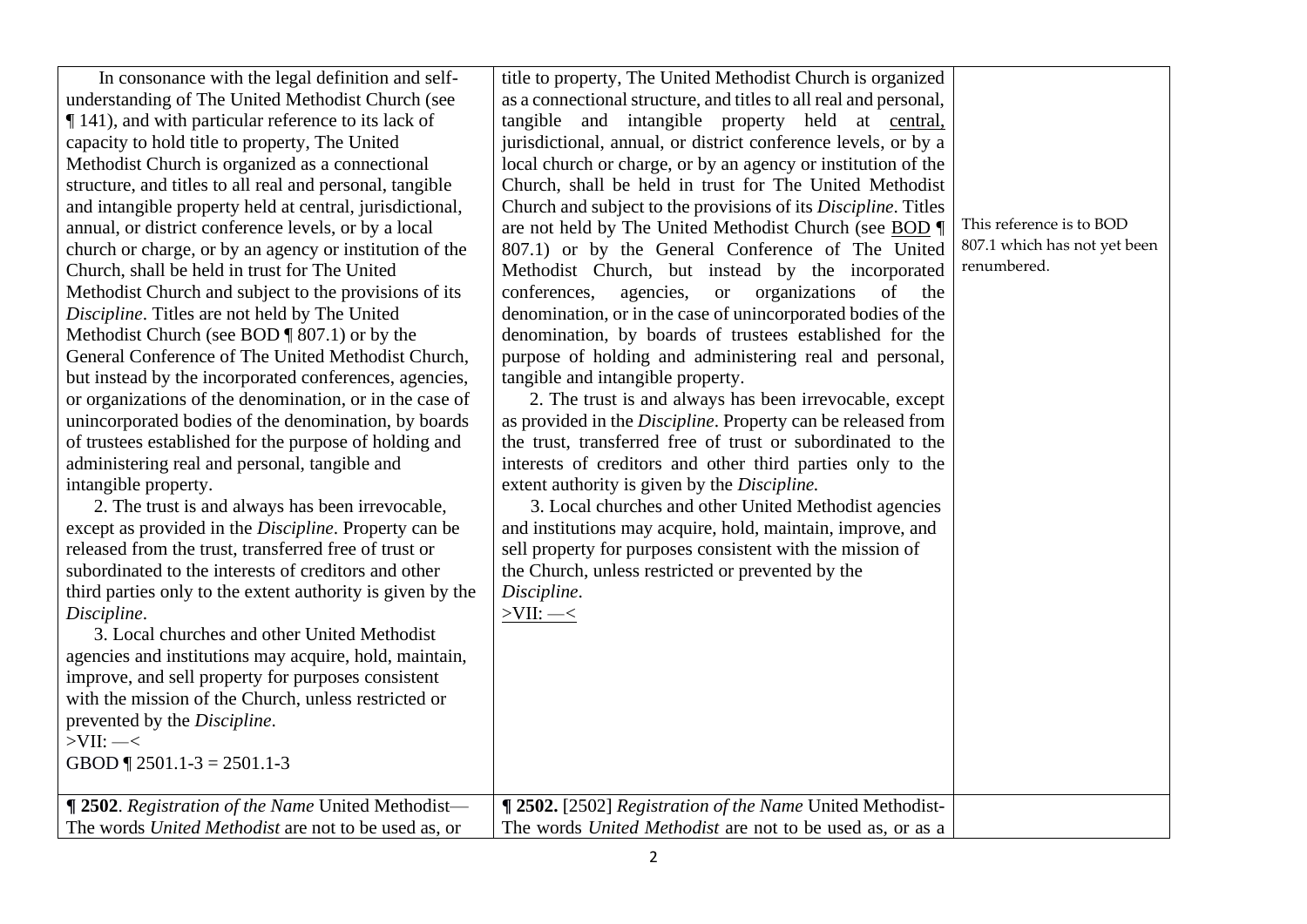| as a part of, a trade name or trademark or as a part of<br>the name of any business firm or organization, except<br>by corporations or other business units created for the<br>administration of work undertaken directly by The<br>United Methodist Church. The General Council on<br>Finance and Administration is charged with<br>supervision and registration of "United Methodist"<br>and the denomination's insignia (BOD ¶ 807.10 and<br>$\P$ 807.11).<br>$>$ VII: $-$ <<br>GBOD $\P$ 2502 = 2502                                                                                                                                                                                                                                                                                                                                                                                                                                                                                                                                                                                                                                                                                                                                                                                                                                                | part of, a trade name or trademark or as a part of the name<br>of any business firm or organization, except by corporations<br>or other business units created for the administration of<br>work undertaken directly by The United Methodist Church.<br>The General Council on Finance and Administration is<br>charged with supervision and registration of "United<br>Methodist" and the denomination's insignia (BOD¶ 807.10<br>and $\P$ 807.11).<br>$>$ VII: $-$ <                                                                                                                                                                                                                                                                                                                                                                                                                                                                                                                                                                                                                                                                                                                                                                                                                                             |  |
|---------------------------------------------------------------------------------------------------------------------------------------------------------------------------------------------------------------------------------------------------------------------------------------------------------------------------------------------------------------------------------------------------------------------------------------------------------------------------------------------------------------------------------------------------------------------------------------------------------------------------------------------------------------------------------------------------------------------------------------------------------------------------------------------------------------------------------------------------------------------------------------------------------------------------------------------------------------------------------------------------------------------------------------------------------------------------------------------------------------------------------------------------------------------------------------------------------------------------------------------------------------------------------------------------------------------------------------------------------|--------------------------------------------------------------------------------------------------------------------------------------------------------------------------------------------------------------------------------------------------------------------------------------------------------------------------------------------------------------------------------------------------------------------------------------------------------------------------------------------------------------------------------------------------------------------------------------------------------------------------------------------------------------------------------------------------------------------------------------------------------------------------------------------------------------------------------------------------------------------------------------------------------------------------------------------------------------------------------------------------------------------------------------------------------------------------------------------------------------------------------------------------------------------------------------------------------------------------------------------------------------------------------------------------------------------|--|
| ¶ 2503. Trust Clauses in Deeds—1. Except in<br>conveyances that require that the real property so<br>conveyed shall revert to the grantor if and when its use<br>as a place of divine worship has been terminated, all<br>written instruments of conveyance by which premises<br>are held or hereafter acquired for use as a place of<br>divine worship or other activities for members of The<br>United Methodist Church shall <sup>1</sup> ensure that said<br>premises shall be used, kept, and maintained as a place<br>of divine worship of the United Methodist ministry and<br>members of The United Methodist Church; subject to<br>the Discipline, usage, and ministerial appointments of<br>said Church as from time to time authorized and<br>declared by the General Conference and by the annual<br>conference within whose bounds the said premises are<br>situated. This provision is solely for the benefit of the<br>grantee, and the grantor reserves no right or interest in<br>said premises.<br>2. All written instruments by which premises are<br>held or hereafter acquired as a parsonage for the use<br>and occupancy of the clergy of The United Methodist<br>Church shall ensure that said premises shall be held,<br>kept, and maintained as a place of residence for the<br>use and occupancy of the clergy of The United | ¶ 2503. [2503] Trust Clauses in Deeds-1. Except in<br>conveyances that require that the real property so conveyed<br>shall revert to the grantor if and when its use as a place of<br>divine worship has been terminated, all written instruments<br>of conveyance by which premises are held or hereafter<br>acquired for use as a place of divine worship or other<br>activities for members of The United Methodist Church<br>shall contain the following trust clause: <sup>1</sup><br>ensure<br>In trust, that said premises shall be used, kept, and<br>maintained as a place of divine worship of the United<br>Methodist ministry and members of The United Methodist<br>Church; subject to the Discipline, usage, and ministerial<br>appointments of said Church as from time to time<br>authorized and declared by the General Conference and by<br>the annual conference within whose bounds the said<br>premises are situated. This provision is solely for the benefit<br>of the grantee, and the grantor reserves no right or interest<br>in said premises.<br>2. All written instruments by which premises are held or<br>hereafter acquired as a parsonage for the use and occupancy<br>of the clergy ministers of The United Methodist Church<br>shall ensure contain the following trust clause: |  |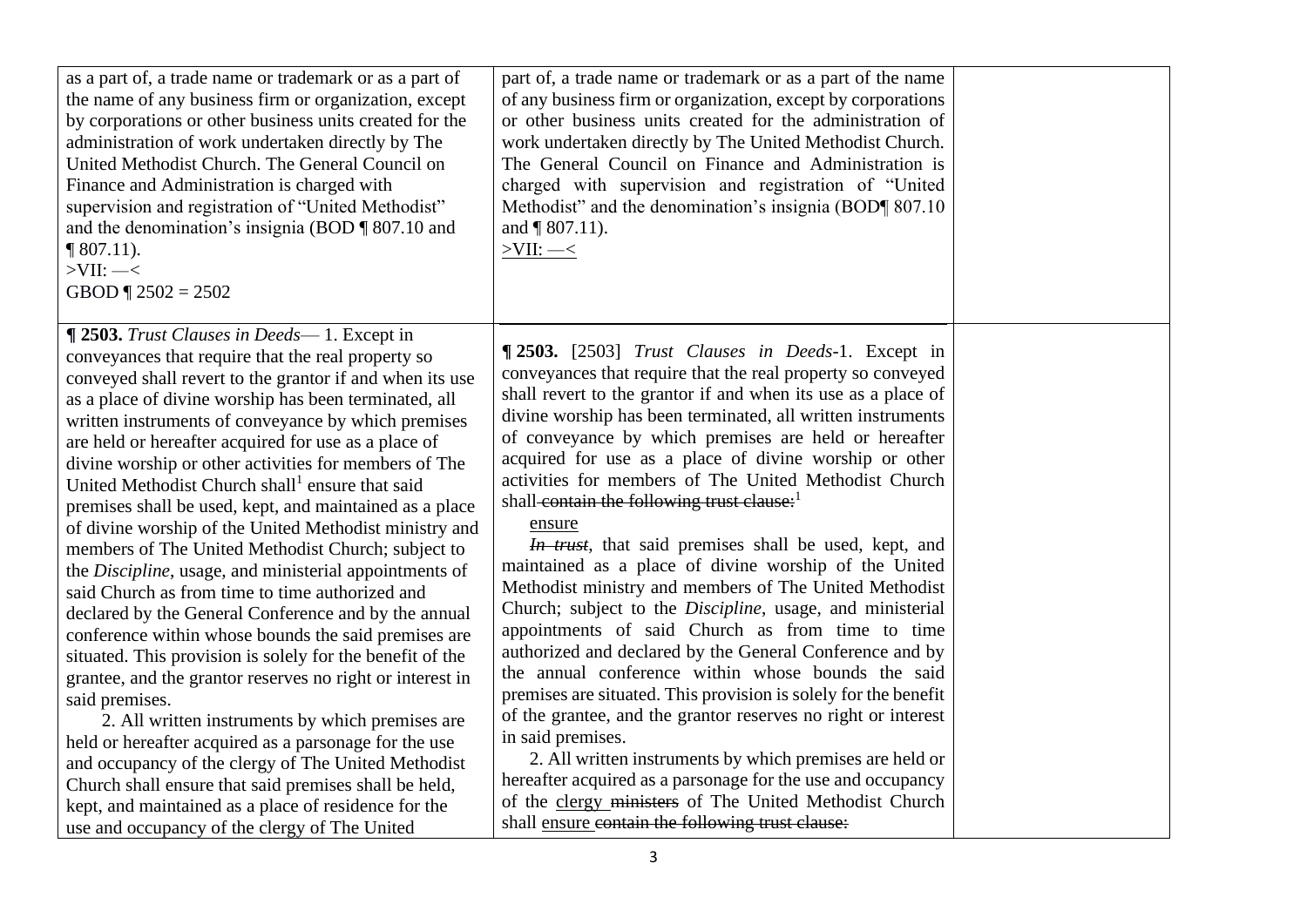Methodist Church who may from time to time be entitled to occupy the same by appointment; subject to the *Discipline* and usage of said Church as from time to time authorized and declared by the General Conference and by the annual conference within whose bounds the said premises are situated. This provision is solely for the benefit of the grantee, and the grantor reserves no right or interest in said premises.

3. In case the property so acquired is to be used for both a house of worship and a parsonage the provisions of both trust mandates specified in §1 and §2 above shall be included in the conveyance.

4. In case the property so acquired is not to be used exclusively for a place of worship, or a parsonage, or both, all written instruments by which such premises are held or hereafter acquired shall ensure that said premises shall be kept, maintained, and disposed of for the benefit of The United Methodist Church and subject to the usages and the *Discipline* of The United Methodist Church. This provision is solely for the benefit of the grantee, and the grantor reserves no right or interest in said premises.

5. When property is acquired from another United Methodist entity or organization, whether it is to be used as a place of divine worship, parsonage, or for other use, all written instruments by which such premises are held or hereafter acquired shall ensure that said premises shall be held, kept, maintained, and disposed of for the benefit of The United Methodist Church and subject to the usages and the *Discipline* of The United Methodist Church.

6. The failure to meet the requirements of §§ 1, 2, 3, 4, or 5 above in deeds and conveyances executed previously or in the future shall in no way exclude a

In trust, that such premises shall be held, kept, and maintained as a place of residence for the use and occupancy of the clergy ordained ministers of The United Methodist Church who may from time to time be entitled to occupy the same by appointment; subject to the *Discipline* and usage of said Church as from time to time authorized and declared by the General Conference and by the annual conference within whose bounds the said premises are situated. This provision is solely for the benefit of the grantee, and the grantor reserves no right or interest in said premises.

3. In case the property so acquired is to be used for both a house of worship and a parsonage, the provisions of both trust mandates clauses specified in §§ 1 and 2 above shall be included inserted in the conveyance.

4. In case the property so acquired is not to be used exclusively for a place of worship, or a parsonage, or both, all written instruments by which such premises are held or hereafter acquired shall ensure contain the following trust clause:

*In trust,* that said premises shall be kept, maintained, and disposed of for the benefit of The United Methodist Church and subject to the usages and the *Discipline* of The United Methodist Church. This provision is solely for the benefit of the grantee, and the grantor reserves no right or interest in said premises.

5. When property is acquired from another United Methodist entity or organization, whether it is to be used as a place of divine worship, parsonage, or other use, all written instruments by which such premises are held or hereafter acquired shall ensure contain the following trust clause:

*In trust,* that said premises shall be held, kept, maintained, and disposed of for the benefit of The United Methodist Church and subject to the usages and the *Discipline* of The United Methodist Church.

6. The failure to meet the requirements of However, the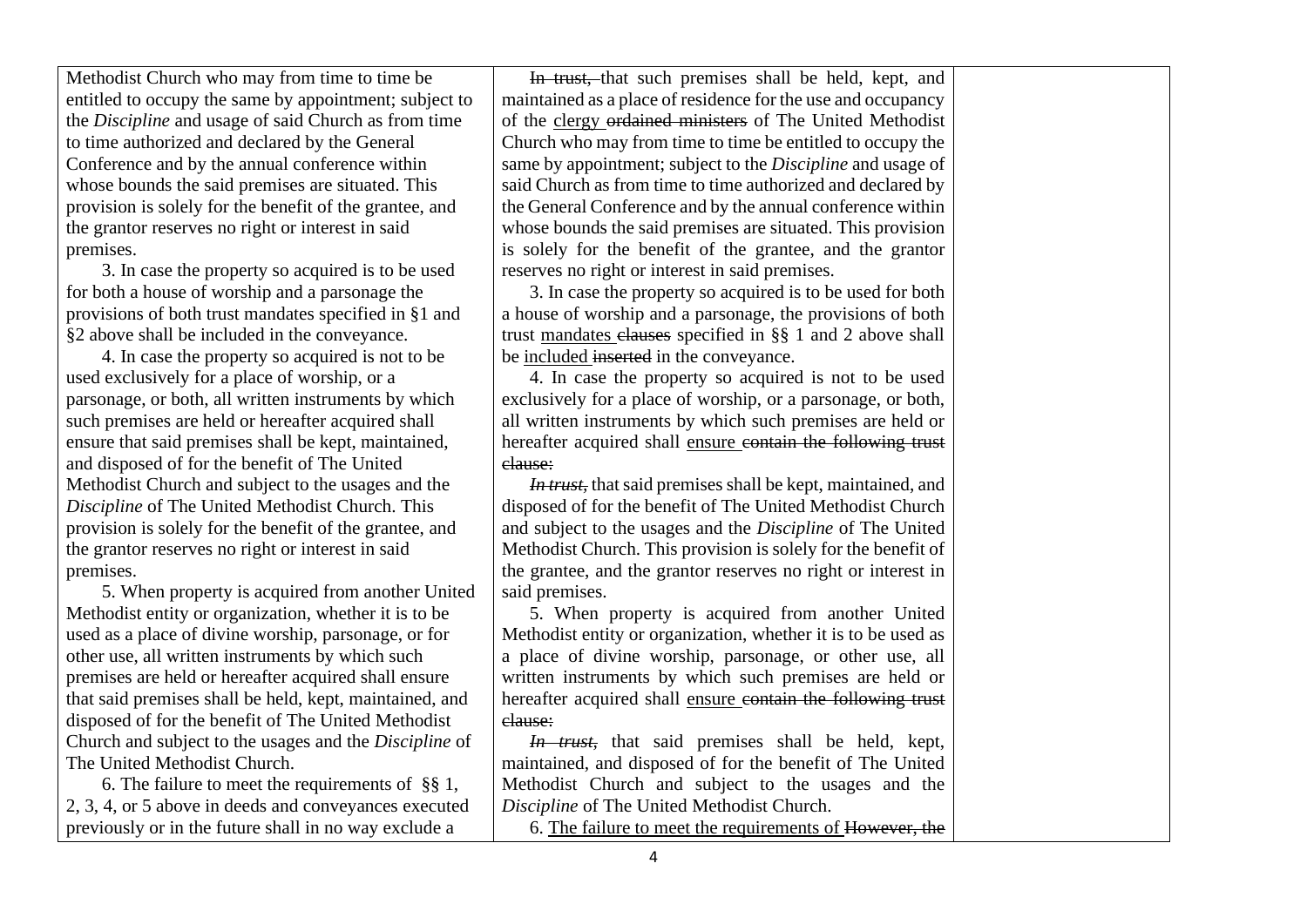| local church or church agency, or the board of trustees  | absence of a trust clause stipulated in $\S$ § 1, 2, 3, 4, or 5 above | Edits reflect current         |
|----------------------------------------------------------|-----------------------------------------------------------------------|-------------------------------|
| of either, from or relieve it of its connectional        | in deeds and conveyances executed previously or in the                | understanding.                |
| responsibilities to The United Methodist Church. Nor     | future shall in no way exclude a local church or church               |                               |
| shall it absolve a local church or church agency or the  | agency, or the board of trustees of either, from or relieve it        |                               |
| board of trustees of either, of its responsibility and   | of its connectional responsibilities to The United Methodist          |                               |
| accountability to The United Methodist Church,           | Church. Nor shall it absolve a local church or church agency          |                               |
| including the responsibility to hold all of its property | or the board of trustees of either, of its responsibility and         |                               |
| in trust for The United Methodist Church; provided       | accountability to The United Methodist Church, including              |                               |
| that the intent of the founders and/or a later local     | the responsibility to hold all of its property in trust for The       |                               |
| church or church agency, or the board of trustees of     | United Methodist Church; provided that the intent of the              |                               |
| either, is shown by any or all of the following:         | founders and/or a later local church or church agency, or the         |                               |
| <i>a</i> ) the conveyance of the property to a local     | board of trustees of either, is shown by any or all of the            |                               |
| church or church agency (or the board of trustees of     | following:                                                            |                               |
| either) of The United Methodist Church or any            | <i>a</i> ) the conveyance of the property to a local church           |                               |
| predecessor to The United Methodist Church;              | or church agency (or the board of trustees of either) of The          |                               |
| $b$ ) the use of the name, customs, and polity           | United Methodist Church or any predecessor to The United              |                               |
| of The United Methodist Church or any predecessor to     | Methodist Church;                                                     |                               |
| The United Methodist Church in such a way as to be       | $b$ ) the use of the name, customs, and polity of The                 |                               |
| thus known to the community as a part of such            | United Methodist Church or any predecessor to The United              |                               |
| denomination; or                                         | Methodist Church in such a way as to be thus known to the             |                               |
| $c$ ) the acceptance of the pastorate of clergy          | community as a part of such denomination; or                          |                               |
| appointed by a bishop or employed by the                 | $c$ ) the acceptance of the pastorate of clergy ordained              |                               |
| superintendent of the district or annual conference of   | ministers appointed by a bishop or employed by the                    |                               |
| The United Methodist Church or any predecessor to        | superintendent of the district or annual conference of The            |                               |
| The United Methodist Church.                             | United Methodist Church or any predecessor to The United              |                               |
| 7. It shall be the responsibility of each central        | Methodist Church.                                                     |                               |
| conference, to apply the provisions in this paragraph    | 7. It shall be the responsibility of each central                     | Additional language clarifies |
| above to meet the legal requirements and ministry        | conference, to apply the provisions in this paragraph above           | the use of trust clause in    |
| needs of the various legal central conference            | to meet the legal requirements and ministry needs of the              | central conferences.          |
| structures, and annual conferences within its            | various legal central conference structures, and annual               |                               |
| boundaries. These revisions and applications shall be    | conferences within its boundaries. These revisions and                |                               |
| reported to the General Council on Finance and           | applications shall be reported to the General Council on              |                               |
| Administration by the secretary of the central           | Finance and Administration by the secretary of the central            |                               |
| conference within 60 days after the close of its regular | conference within 60 days after the close of its regular              |                               |
| quadrennial session.                                     | quadrennial session.                                                  |                               |
| $>$ VII: $-$ <                                           | $>$ VII: $-$ <                                                        |                               |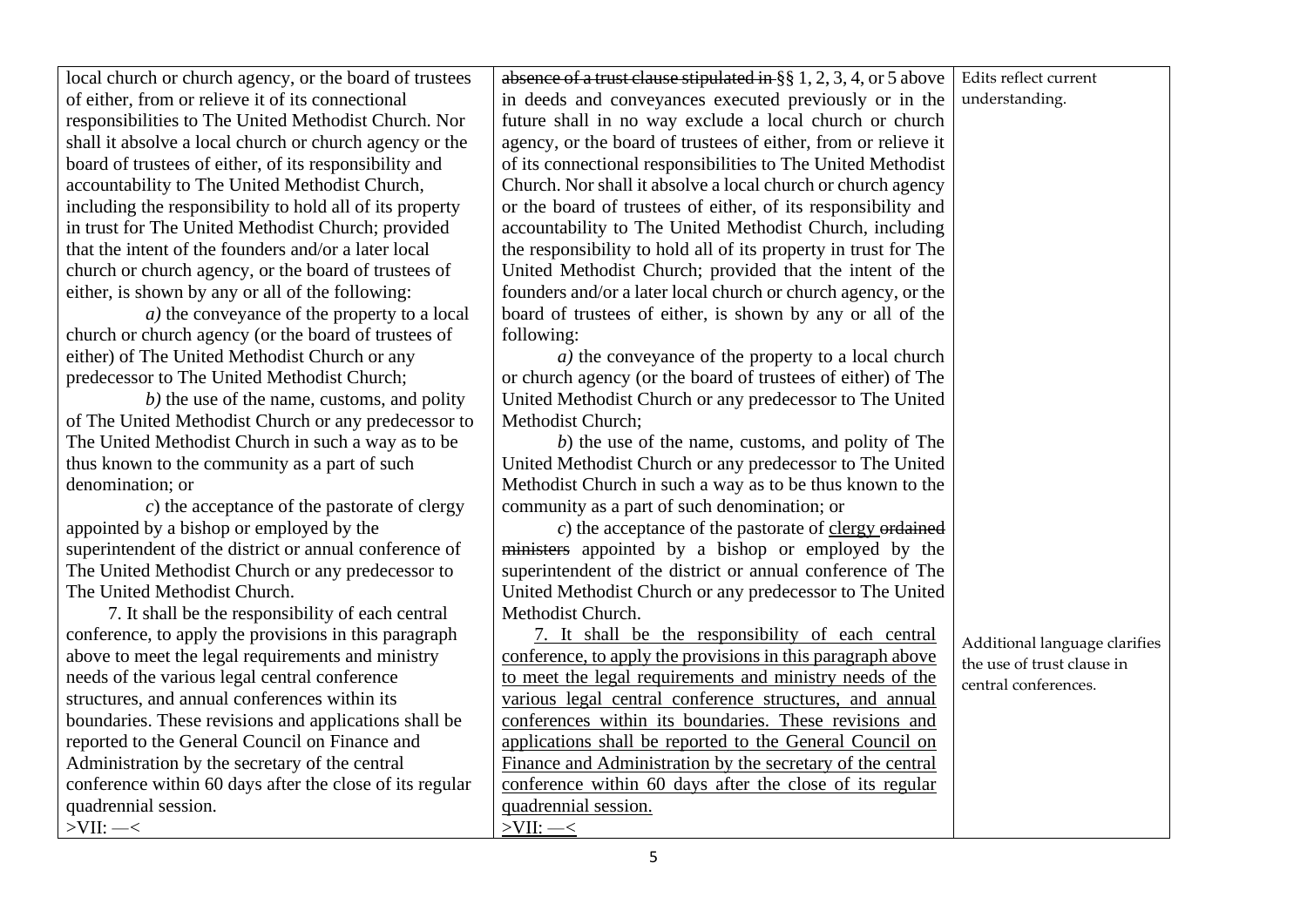| GBOD $\P$ 2503.1-6 = 2503.1-6; 2503.7=new<br><sup>1</sup> See Judicial Council Decision 668.                                                                                                                                                                                                                                                                                                                                                                                                                                                                                                                                                                                                                                                                                                                                                                           | <sup>1</sup> See Judicial Council Decision 668.                                                                                                                                                                                                                                                                                                                                                                                                                                                                                                                                                                                                                                                                                                                                                                                                                                 |  |
|------------------------------------------------------------------------------------------------------------------------------------------------------------------------------------------------------------------------------------------------------------------------------------------------------------------------------------------------------------------------------------------------------------------------------------------------------------------------------------------------------------------------------------------------------------------------------------------------------------------------------------------------------------------------------------------------------------------------------------------------------------------------------------------------------------------------------------------------------------------------|---------------------------------------------------------------------------------------------------------------------------------------------------------------------------------------------------------------------------------------------------------------------------------------------------------------------------------------------------------------------------------------------------------------------------------------------------------------------------------------------------------------------------------------------------------------------------------------------------------------------------------------------------------------------------------------------------------------------------------------------------------------------------------------------------------------------------------------------------------------------------------|--|
| <b>T</b> 2504. <i>Effect of Union</i> —Nothing in the Plan of<br>Union at any time after the union is to be construed so<br>as to require any existing local church of any<br>predecessor denomination to The United Methodist<br>Church to alienate or in any way to change the title to<br>property contained in its deed or deeds at the time of<br>union, and lapse of time or usage shall not affect said<br>title or control. Title to all property of a local church,<br>or charge, or agency of the Church shall be held<br>subject to the provisions of the Discipline, whether<br>title to the same is taken in the name of the local<br>church trustees, or charge trustees, or in the name of a<br>corporation organized for the purpose, or otherwise.<br>$>$ VII: $-$ <<br>GBOD $\P$ 2504 = 2504                                                         | <b>12504.</b> [2504] <i>Effect of Union-Nothing in the Plan of Union</i><br>at any time after the union is to be construed so as to require<br>any existing local church of any predecessor denomination<br>to The United Methodist Church to alienate or in any way<br>to change the title to property contained in its deed or deeds<br>at the time of union, and lapse of time or usage shall not<br>affect said title or control. Title to all property of a local<br>church, or charge, or agency of the Church shall be held<br>subject to the provisions of the Discipline, whether title to<br>the same is taken in the name of the local church trustees, or<br>charge trustees, or in the name of a corporation organized<br>for the purpose, or otherwise.<br>$>$ VII: $-$ <                                                                                         |  |
| ¶ 2505. Oil, Gas, and Mineral Leases—Subject to and<br>in accordance with the laws of the state, province, or<br>country, the governing body of any church unit or<br>agency owning land in trust for The United Methodist<br>Church as provided in the Discipline may lease said<br>land for the production of oil, gas, coal, and other<br>minerals, upon such terms as it may deem best;<br>provided, however, that such production shall not<br>interfere with the purpose for which said land is held.<br>The moneys received from such leases as rentals,<br>royalties, or otherwise shall be used so far as<br>practicable for the benefit of the church unit and for<br>the promotion of the interests of The United Methodist<br>Church. The lessee shall have no control over or<br>responsibility for the payments made under such lease.<br>$>$ VII: $-$ < | ¶ 2505. [2505] Oil, Gas, and Mineral Leases-Subject to and<br>in accordance with the laws of the state, province, or<br>country, the governing body of any church unit or agency<br>owning land in trust for The United Methodist Church as<br>provided in the this Discipline may lease said land for the<br>production of oil, gas, coal, and other minerals, upon such<br>terms as it may deem best; provided, however, that such<br>production shall not interfere with the purpose for which<br>said land is held. The moneys received from such leases as<br>rentals, royalties, or otherwise shall be used so far as<br>practicable for the benefit of the church unit and for the<br>promotion of the interests of The United Methodist Church.<br>The lessee shall have no control over or responsibility for<br>the payments made under such lease.<br>$>$ VII: $-$ < |  |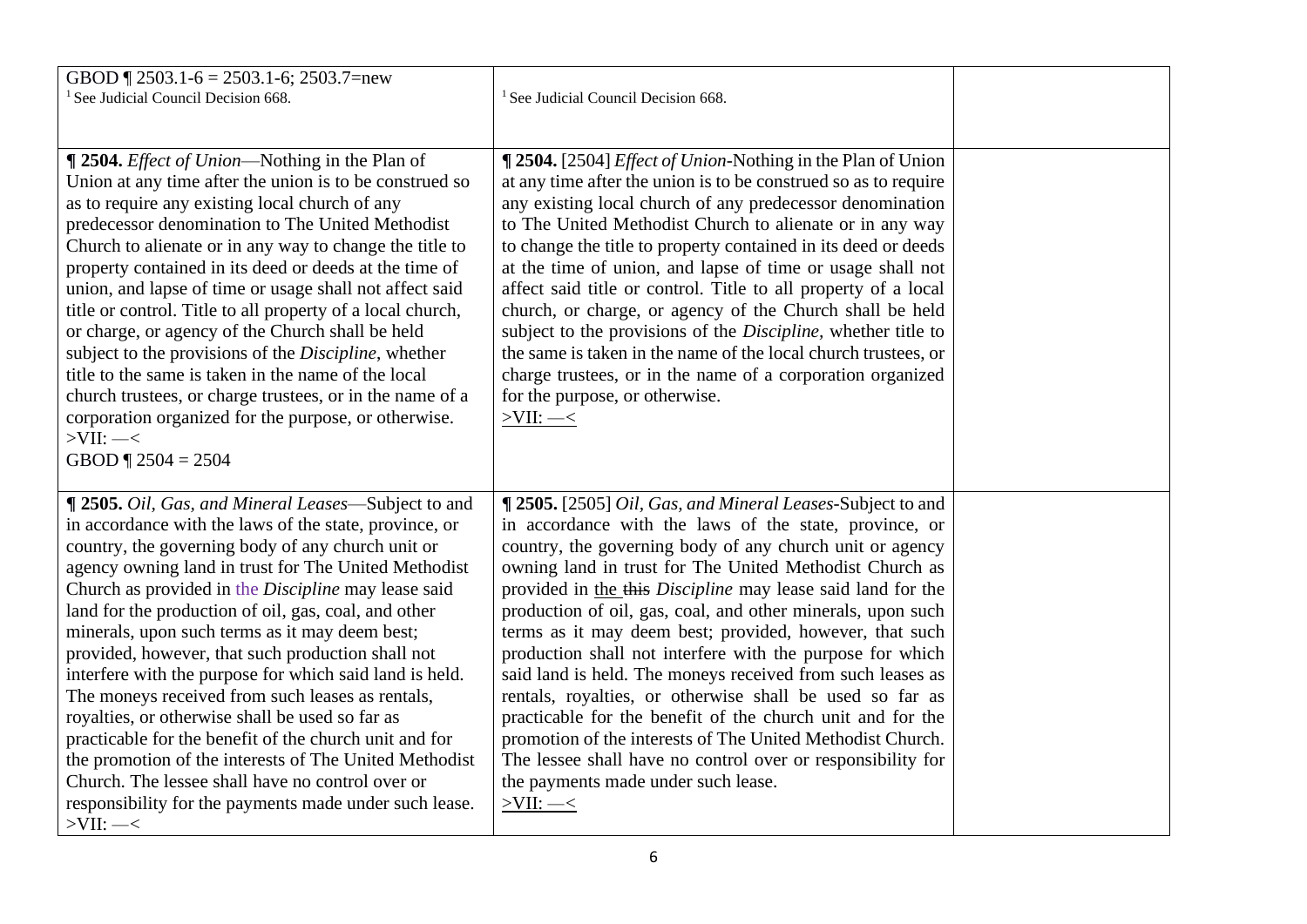| GBOD $\P$ 2505 = 2505                                      |                                                                    |                           |
|------------------------------------------------------------|--------------------------------------------------------------------|---------------------------|
| <b>Section II. Compliance with Law</b>                     | <b>Section II. Compliance With Law</b>                             |                           |
| ¶ 2506. Conformity with Local Law-Church                   | <b>1 2506.</b> [2506] Conformity With Local Law-Church             |                           |
| Corporations-1. All provisions of the Discipline           | Corporations-1. All provisions of the Discipline relating to       |                           |
| relating to property, both real and personal, and relating | property, both real and personal, and relating to the              |                           |
| to the formation and operation of any corporation, and     | formation and operation of any corporation, and relating to        |                           |
| relating to mergers are conditioned upon their being in    | mergers are conditioned upon their being in conformity with        |                           |
| conformity with the local laws, and in the event of        | the local laws, and in the event of conflict therewith the local   |                           |
| conflict therewith the local laws shall prevail; provided, | laws shall prevail; provided, however, that this requirement       |                           |
| however, that this requirement shall not be construed to   | shall not be construed to give the consent of The United           |                           |
| give the consent of The United Methodist Church to         | Methodist Church to deprivation of its property without due        |                           |
| deprivation of its property without due process of law     | process of law or to the regulation of its affairs by state        |                           |
| or to the regulation of its affairs by state statute where | statute where such regulation violates the constitutional          |                           |
| such regulation violates the constitutional guarantee of   | guarantee of freedom of religion and separation of church          |                           |
| freedom of religion and separation of church and state     | and state or violates the right of the Church to maintain its      |                           |
| or violates the right of the Church to maintain its        | connectional structure. Local laws shall be construed to           |                           |
| connectional structure. Local laws shall be construed to   | mean the laws of the country, state, or other like political       |                           |
| mean the laws of the country, state, or other like         | unit within the geographical bounds of which the church            |                           |
| political unit within the geographical bounds of which     | property is located. <sup>2</sup>                                  |                           |
| the church property is located. <sup>2</sup>               | 2. Any corporation which is or has been formed or is               | Reference to BOD 701 does |
| 2. Any corporation which is or has been formed or is       | controlled by a church agency (BOD¶ 701), acting alone or          | not yet have a GBOD       |
| controlled by a church agency (BOD $\P$ 702), acting       | with another church agency, shall include in its Articles of       | number.                   |
| alone or with another church agency, shall include in      | Incorporation (or Charter) and its Bylaws ("corporate              |                           |
| its Articles of Incorporation (or Charter) and its         | documents") the following:                                         |                           |
| Bylaws ("corporate documents") the following:              | $a)$ identification of the sponsoring church agency or             |                           |
| $a)$ identification of the sponsoring church agency        | agencies ("sponsor(s)") to which it relates and the                |                           |
| or agencies ("sponsor(s)") to which it relates and the     | relationship of the corporation to its sponsor(s),                 |                           |
| relationship of the corporation to its sponsor(s),         | $b)$ recognition that its corporate powers are subject             |                           |
| b) recognition that its corporate powers are               | to the <i>Discipline</i> to the same extent as its sponsor(s), and |                           |
| subject to the <i>Discipline</i> to the same extent as its | $c)$ recognition that the corporation's powers cannot              |                           |
| sponsor $(s)$ , and                                        | exceed those given by the <i>Discipline</i> to its sponsor(s).     |                           |
| $c$ ) recognition that the corporation's powers            | 3. The corporate documents shall contain language                  |                           |
| cannot exceed those given by the Discipline to its         | consistent with the appropriate taxation authority Internal        |                           |
| $sponsor(s)$ .                                             | Revenue Code to protect its tax-exempt status, where               |                           |
|                                                            | applicable. Also, the corporate documents shall name the           |                           |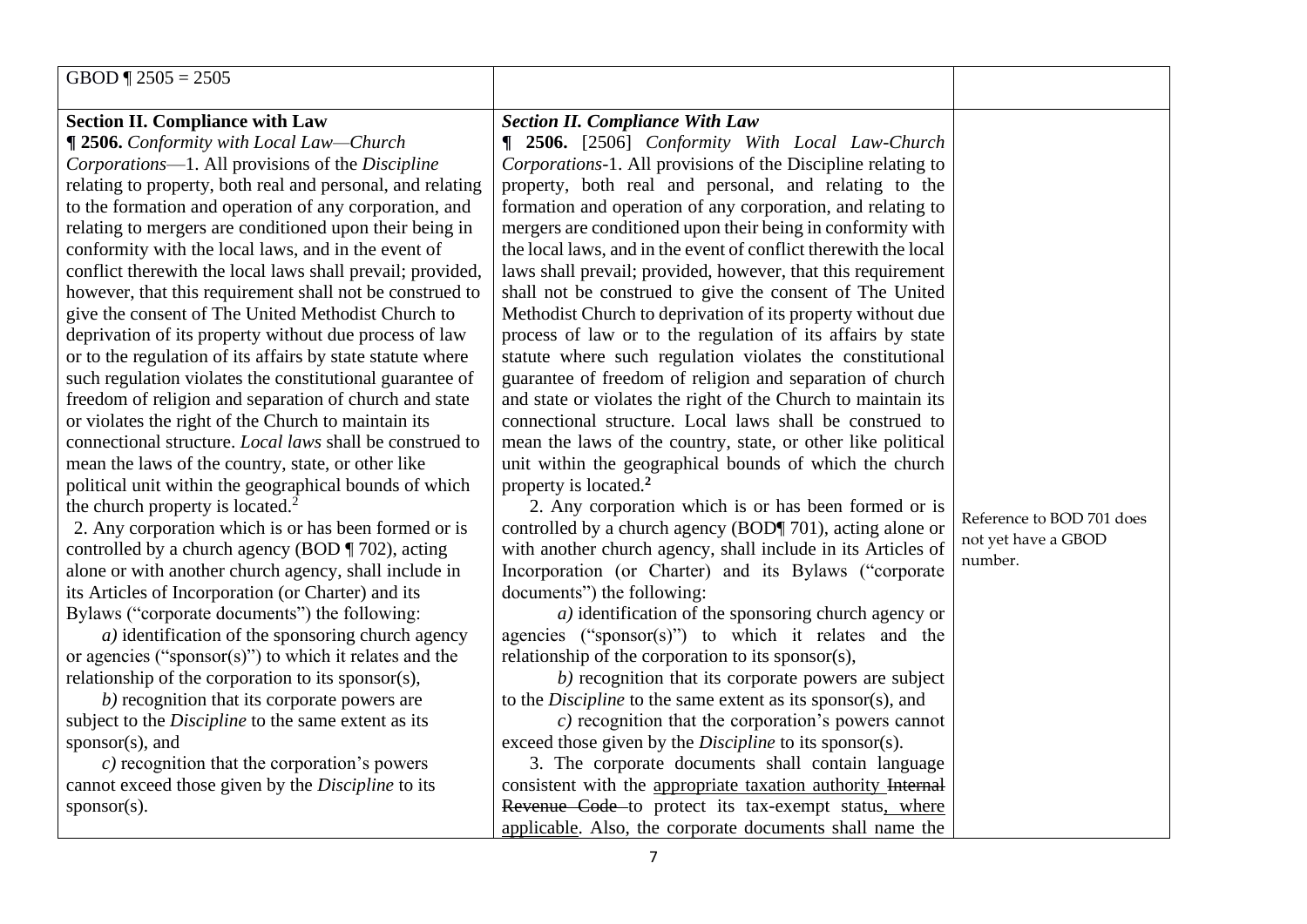| 3. The corporate documents shall contain<br>language consistent with the appropriate taxation<br>authority to protect its tax-exempt status, where<br>applicable. Also, the corporate documents shall name<br>the corporation's sponsor(s) as the recipient(s) of<br>corporate property in the event the corporation is<br>abandoned, discontinued, or ceases to exist as a legal<br>entity. The corporate documents shall also include a<br>reference to the provisions of $\P$ 2501.<br>4. The corporate documents shall contain<br>provisions prohibiting the corporation's trustees,<br>directors, or officers from changing the corporation's<br>connectional relationship to its sponsor(s) without the<br>$sponsor(s)$ ' consent, or otherwise acting in a manner<br>contrary to the purpose of its sponsor(s) or the<br>Discipline.<br>$>$ VII: $-$ <<br>GBOD $\P$ 2506 = 2506<br>$2$ See Judicial Council Decisions 315. | corporation's sponsor(s) as the recipient(s) of corporate<br>property in the event the corporation is abandoned,<br>discontinued, or ceases to exist as a legal entity. The<br>corporate documents shall also include a reference to the<br>provisions of $\P$ 2501.<br>4. The corporate documents shall contain provisions<br>prohibiting the corporation's trustees, directors, or officers<br>from changing the corporation's connectional relationship<br>to its sponsor(s) without the sponsor(s)' consent, or<br>otherwise acting in a manner contrary to the purpose of its<br>sponsor(s) or the <i>Discipline</i> .<br>$>$ VII: $-$ <<br>$2$ See Judicial Council Decisions 315. |                                                           |
|-----------------------------------------------------------------------------------------------------------------------------------------------------------------------------------------------------------------------------------------------------------------------------------------------------------------------------------------------------------------------------------------------------------------------------------------------------------------------------------------------------------------------------------------------------------------------------------------------------------------------------------------------------------------------------------------------------------------------------------------------------------------------------------------------------------------------------------------------------------------------------------------------------------------------------------|------------------------------------------------------------------------------------------------------------------------------------------------------------------------------------------------------------------------------------------------------------------------------------------------------------------------------------------------------------------------------------------------------------------------------------------------------------------------------------------------------------------------------------------------------------------------------------------------------------------------------------------------------------------------------------------|-----------------------------------------------------------|
| ¶ 2507. The Terms Trustee, Trustees, and Board of<br>Trustees-Trustee, trustees, and board of trustees, as<br>used herein or elsewhere in the <i>Discipline</i> , may be<br>construed to be synonymous with <i>director</i> , <i>directors</i> ,<br>and board of directors applied to corporations, or such<br>other terms as in compliance with applicable local law.<br>$>$ VII: $-$ <<br>GBOD $\sqrt{2507} = 2507$                                                                                                                                                                                                                                                                                                                                                                                                                                                                                                             | ¶ 2507. [2507] The Terms Trustee, Trustees, and Board of<br>Trustees-Trustee, trustees, and board of trustees, as used<br>herein or elsewhere in the Discipline, may be construed to<br>be synonymous with director, directors, and board of<br>directors applied to corporations, or such other terms as in<br>compliance with applicable local law.<br>$>$ VII: $-$ <                                                                                                                                                                                                                                                                                                                  | Additional language ensures<br>compliance with local law. |
| ¶ 2508. Conformity of Deeds and/or Other Ownership<br>Documents, Conveyances with Local Law-In order to<br>secure the right of property, with the appurtenances<br>thereof, of the churches and parsonages of The United<br>Methodist Church, care shall be taken that all<br>conveyances and deeds be drawn and executed in due<br>conformity to the laws of the respective states,                                                                                                                                                                                                                                                                                                                                                                                                                                                                                                                                              | ¶ 2508. [2508] Conformity of Deeds and/or Other<br>Ownership Documents, and Conveyances with Local Law-<br>In order to secure the right of property, with the<br>appurtenances thereof, of the churches and parsonages of<br>The United Methodist Church, care shall be taken that all<br>conveyances and deeds be drawn and executed in due<br>conformity to the laws of the respective states, provinces,                                                                                                                                                                                                                                                                              |                                                           |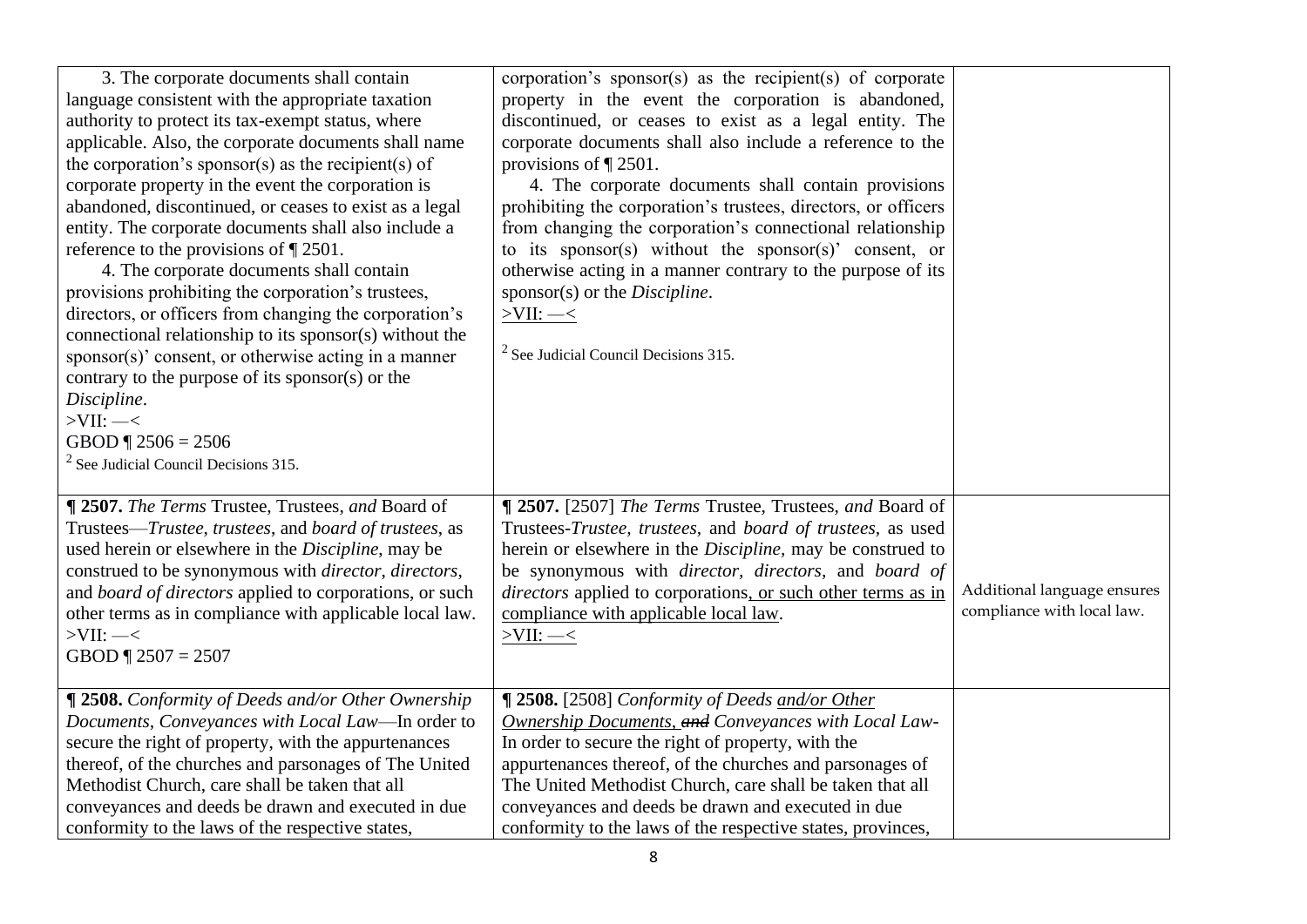| provinces, and countries in which the property is<br>situated and also in due conformity to the laws of The<br>United Methodist Church. Deeds shall be registered or<br>recorded directly upon their execution.<br>$>$ VII: $-$ <<br>GBOD $\P$ 2508 = 2508                                                                                                                                                                                                                                                                                                                                                                                                                                                                                                                                                                                                                                                                                                                                                                                                                                                                  | and countries in which the property is situated and also in<br>due conformity to the laws of The United Methodist<br>Church. Deeds shall be registered or recorded directly<br>upon their execution.<br>$>$ VII: $-$ <                                                                                                                                                                                                                                                                                                                                                                                                                                                                                                                                                                                                                                                                                                                                                                                                                                                                                    |  |
|-----------------------------------------------------------------------------------------------------------------------------------------------------------------------------------------------------------------------------------------------------------------------------------------------------------------------------------------------------------------------------------------------------------------------------------------------------------------------------------------------------------------------------------------------------------------------------------------------------------------------------------------------------------------------------------------------------------------------------------------------------------------------------------------------------------------------------------------------------------------------------------------------------------------------------------------------------------------------------------------------------------------------------------------------------------------------------------------------------------------------------|-----------------------------------------------------------------------------------------------------------------------------------------------------------------------------------------------------------------------------------------------------------------------------------------------------------------------------------------------------------------------------------------------------------------------------------------------------------------------------------------------------------------------------------------------------------------------------------------------------------------------------------------------------------------------------------------------------------------------------------------------------------------------------------------------------------------------------------------------------------------------------------------------------------------------------------------------------------------------------------------------------------------------------------------------------------------------------------------------------------|--|
| ¶ 2509. Instituting and Defending Civil Action-<br>Because of the nature of The United Methodist Church<br>(141), no individual or affiliated church body or unit,<br>nor any official thereof, may commence or participate<br>in any suit or proceeding in the name of or on behalf<br>of The United Methodist Church, excepting, however,<br>the following:<br>1. The General Council on Finance and<br>Administration or any person or church unit served<br>with legal process in the name of The United<br>Methodist Church may appear for the purpose of<br>presenting to the court the nonjural nature of The<br>United Methodist Church and to raise issues of lack of<br>jurisdiction of the court, lack of capacity of such<br>individual or unit to be served with process, and<br>related constitutional issues in defense of<br>denominational interests.<br>2. Any denominational unit authorized to hold title to<br>property and to enforce trusts for the benefit of the<br>denomination may bring suit in its own name to<br>protect denominational interests.<br>$>$ VII: $-$ <<br>GBOD $\P$ 2509 = 2509 | <b>[ 2509.</b> [2509] Instituting and Defending Civil Action-<br>Because of the nature of The United Methodist Church (¶<br>141), no individual or affiliated church body or unit, nor any<br>official thereof, may commence or participate in any suit or<br>proceeding in the name of or on behalf of The United<br>Methodist Church, excepting, however, the following:<br>1. The General Council on Finance and Administration<br>or any person or church unit served with legal process in the<br>name of The United Methodist Church may appear for the<br>purpose of presenting to the court the nonjural nature of The<br>United Methodist Church and to raise issues of lack of<br>jurisdiction of the court, lack of capacity of such individual<br>or unit to be served with process, and related constitutional<br>issues in defense of denominational interests.<br>2. Any denominational unit authorized to hold title to<br>property and to enforce trusts for the benefit of the<br>denomination may bring suit in its own name to protect<br>denominational interests.<br>$>$ VII: $-$ < |  |
| <b>1 2510.</b> Limitation of Financial Obligations-No<br>conference, council, board, agency, local church, or<br>other unit can financially obligate the denomination or,<br>without prior specific consent, any other organizational<br>unit thereof.                                                                                                                                                                                                                                                                                                                                                                                                                                                                                                                                                                                                                                                                                                                                                                                                                                                                      | <b>[ 2510.</b> Limitation of Financial Obligations-No<br>conference, council, board, agency, local church, or other<br>unit can financially obligate the denomination or, without<br>prior specific consent, any other organizational unit<br>thereof.                                                                                                                                                                                                                                                                                                                                                                                                                                                                                                                                                                                                                                                                                                                                                                                                                                                    |  |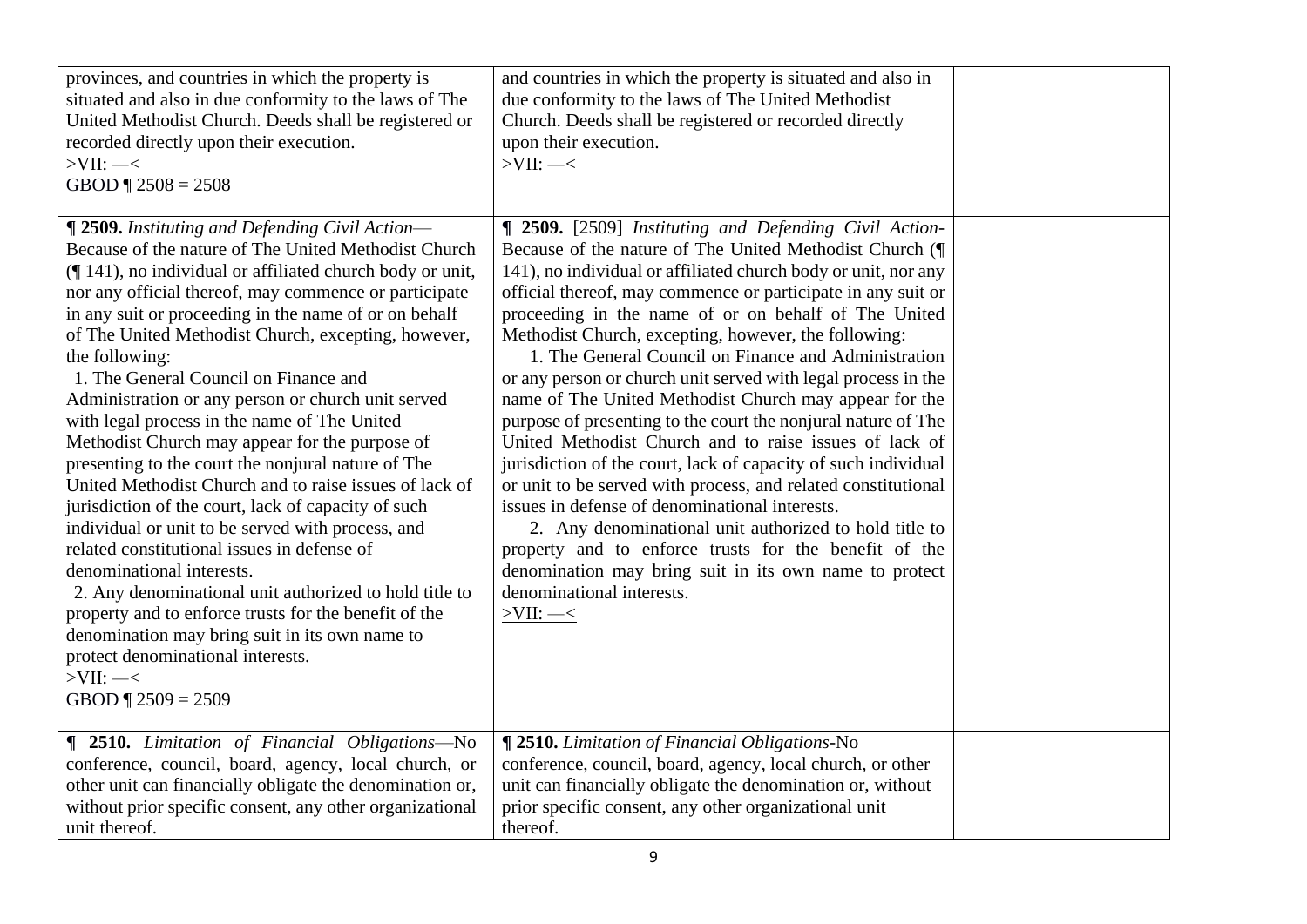| $>$ VII: $-$ <                                             | $>$ VII: $-\leq$                                                      |                             |
|------------------------------------------------------------|-----------------------------------------------------------------------|-----------------------------|
| GBOD $\P$ 2510 = 2510                                      |                                                                       |                             |
|                                                            |                                                                       |                             |
| <b>Section III. General Provisions for Church Officers</b> | <b>Section III. Audits and Bonding of General Provisions for</b>      | New section title added for |
| <b>12511.</b> Auditing and Bonding—All persons holding     | <b>Church Officers</b>                                                | GBOD2511-2512               |
| trust funds, securities, or moneys of any kind             | <b>1 2511.</b> [2551] <i>Auditing and Bonding-All persons holding</i> |                             |
| belonging to the General, central, jurisdictional,         | trust funds, securities, or moneys of any kind belonging to           |                             |
| annual, or provisional annual conferences or to            | the General, central, jurisdictional, annual, or provisional          |                             |
| organizations under the control of the General, central,   | annual conferences or to organizations under the control of           |                             |
| jurisdictional, annual, or provisional annual              | the General, central, jurisdictional, annual, or provisional          |                             |
| conferences shall be bonded by a reliable company in       | annual conferences shall be bonded by a reliable company              |                             |
| such good and sufficient sum as the conference may         | in such good and sufficient sum as the conference may                 |                             |
| direct. The accounts of such persons shall be audited      | direct. The accounts of such persons shall be audited at least        |                             |
| at least annually by a recognized public or certified      | annually by a recognized public or certified public                   |                             |
| public accountant. A report to an annual conference        | accountant. A report to an annual conference containing a             |                             |
| containing a financial statement that the Discipline       | financial statement that the Discipline requires to be audited        |                             |
| requires to be audited shall not be approved until the     | shall not be approved until the audit is made and the                 |                             |
| audit is made and the financial statement is shown to      | financial statement is shown to be correct. Other parts of the        |                             |
| be correct. Other parts of the report may be approved      | report may be approved pending such audit.                            |                             |
| pending such audit.                                        | $>$ VII: $-$ <                                                        |                             |
| $>$ VII: $-$ <                                             |                                                                       |                             |
| GBOD 12511=2511                                            |                                                                       |                             |
| <b>[2512.</b> Trustees of Church Institutions—Trustees of  | <b>Section VII. Requirements Trustees of Church Institutions</b>      |                             |
| schools, colleges, universities, hospitals, homes,         | <b>[2512.</b> [2552] <i>Trustees of Church Institutions Standards</i> |                             |
| orphanages, institutes, and other institutions owned or    | and Requirements-Trustees of schools, colleges,                       |                             |
| controlled by any annual, jurisdictional, or central       | universities, hospitals, homes, orphanages, institutes, and           |                             |
| conference or any agency of The United Methodist           | other institutions owned or controlled by any annual,                 |                             |
| Church shall be at least the legal majority of age         | jurisdictional, or central conference or any agency of The            |                             |
| according to the laws of the country. At all times, not    | United Methodist Church shall be at least the legal                   |                             |
| less than three-fifths of them shall be members of a       | majority of age according to the laws of the country. At all          |                             |
| local church and/or members of an annual conference        | times, not less than three-fifths of them shall be members            |                             |
| or the Council of Bishops of The United Methodist          | of a local church and/or members of an annual conference              |                             |
| Church, and all must be nominated, confirmed, or           | or the Council of Bishops of The United Methodist                     |                             |
| elected by such conference or agency of the Church or      | Church, and all must be nominated, confirmed, or elected              |                             |
| by some body or officer thereof to which or to whom        | by such conference or agency of the Church or by some                 |                             |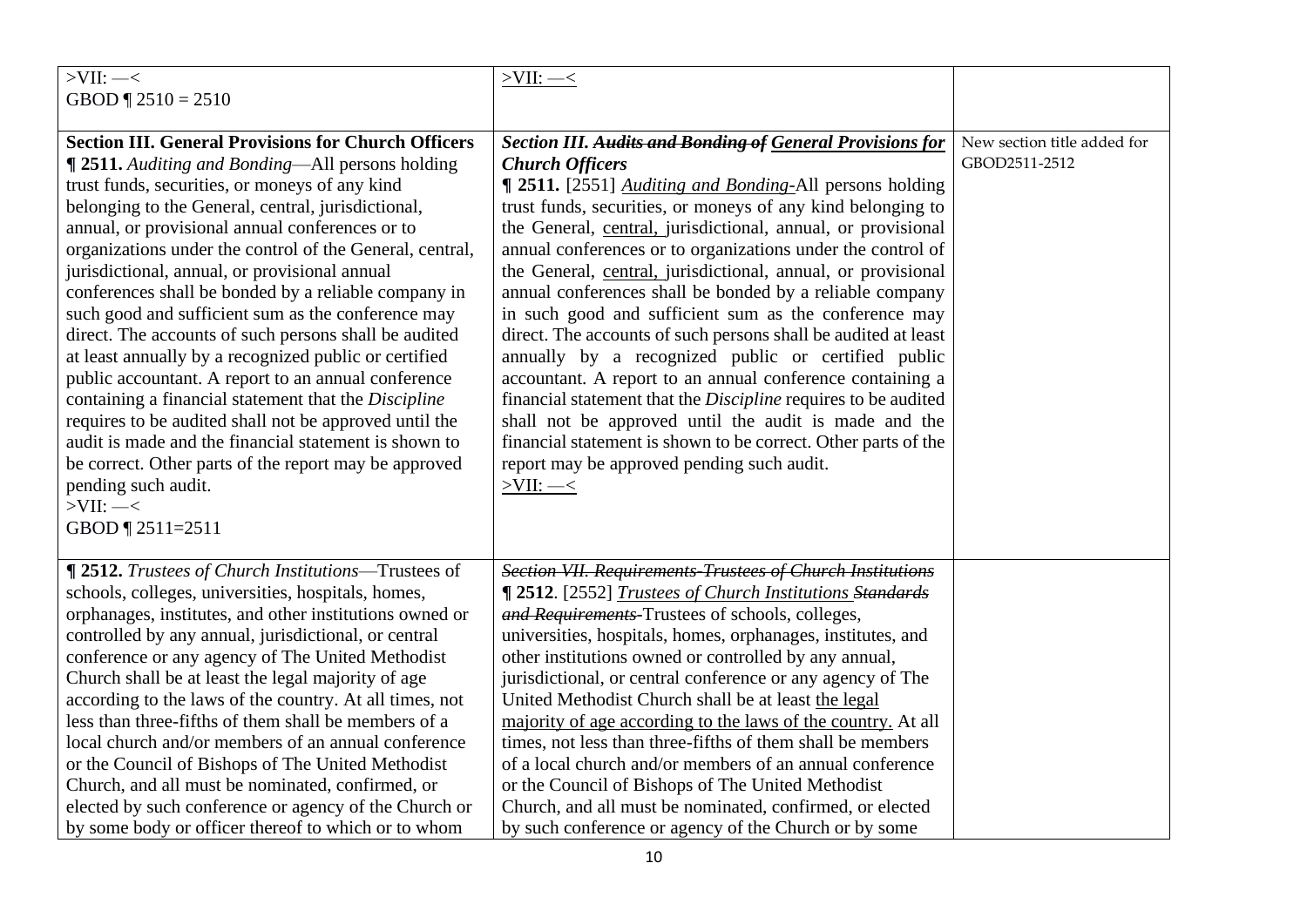| this power has been delegated by such conference or          | body or officer thereof to which or to whom this power has      |                               |
|--------------------------------------------------------------|-----------------------------------------------------------------|-------------------------------|
| agency; provided that the number of trustees of any          | been delegated by such conference or agency; provided           |                               |
| such institution owned or controlled by any annual           | that the number of trustees of any such institution owned       |                               |
| conference or conferences required to be members of a        | or controlled by any annual conference or conferences           |                               |
| local church and/or annual conference or the Council         | required to be members of a local church and/or annual          |                               |
| of Bishops of The United Methodist Church may be             | conference or the Council of Bishops of The United              |                               |
| reduced to not less than the majority by a three-fourths     | Methodist Church may be reduced to not less than the            |                               |
| vote of such annual conference or conferences; and           | majority by a three-fourths vote of such annual conference      |                               |
| provided further, that when an institution is owned and      | or conferences; and provided further, that when an              |                               |
| operated jointly with some other religious                   | institution is owned and operated jointly with some other       |                               |
| organization, said requirement that three-fifths of the      | religious organization, said requirement that three-fifths of   |                               |
| trustees shall be members of a local church and/or           | the trustees shall be members of a local church and/or          |                               |
| annual conference or the Council of Bishops of The           | annual conference or the Council of Bishops of The United       |                               |
| United Methodist Church shall apply only to the              | Methodist Church shall apply only to the portion of the         |                               |
| portion of the trustees selected by the United               | trustees selected by the United Methodist agency or             |                               |
| Methodist agency or annual, jurisdictional, or central       | annual, jurisdictional, or central conference. It is            |                               |
| conference. It is recognized that there are numerous         | recognized that there are numerous educational, health-         |                               |
| educational, health-care, and charitable organizations       | care, and charitable organizations that traditionally have      |                               |
| that traditionally have been affiliated with The United      | been affiliated with The United Methodist Church and its        |                               |
| Methodist Church and its predecessor denominations,          | predecessor denominations, which are neither owned nor          |                               |
| which are neither owned nor controlled by any unit of        | controlled by any unit of the denomination.                     |                               |
| the denomination.                                            | $>$ VII: $-$ <                                                  |                               |
| $>$ VII: $-$ <                                               |                                                                 |                               |
| GBOD 12512=2552                                              |                                                                 |                               |
|                                                              |                                                                 |                               |
| <b>Section IV. Annual Conference, District, Local</b>        | <b>Section IV. Annual Conference, District, Local</b>           |                               |
| <b>Church, and General Agency Property</b>                   | <b>Church, and General Agency Property</b>                      |                               |
| <b>12513.</b> 1. Central Conference authority-Each central   |                                                                 |                               |
| conference shall have authority to organize the              | <b>1</b> 2513. 1. Central Conference authority-Each central     | Additional language clarifies |
| structures and provisions necessary for the annual           | conference shall have authority to organize the structures      | central conference authority. |
| conferences, districts, local churches and other United      | and provisions necessary for the annual conferences,            |                               |
| Methodist-related entities within its boundaries to          | districts, local churches and other United Methodist-           |                               |
| receive, collect, and hold in trust for the benefit of those | related entities within its boundaries to receive, collect, and |                               |
| entities any and all donations, bequests, and devises of     | hold in trust for the benefit of those entities any and all     |                               |
| any kind or character, real or personal, that may be         | donations, bequests, and devises of any kind or character,      |                               |
| given, devised, bequeathed, or conveyed for any              | real or personal, that may be given, devised, bequeathed,       |                               |